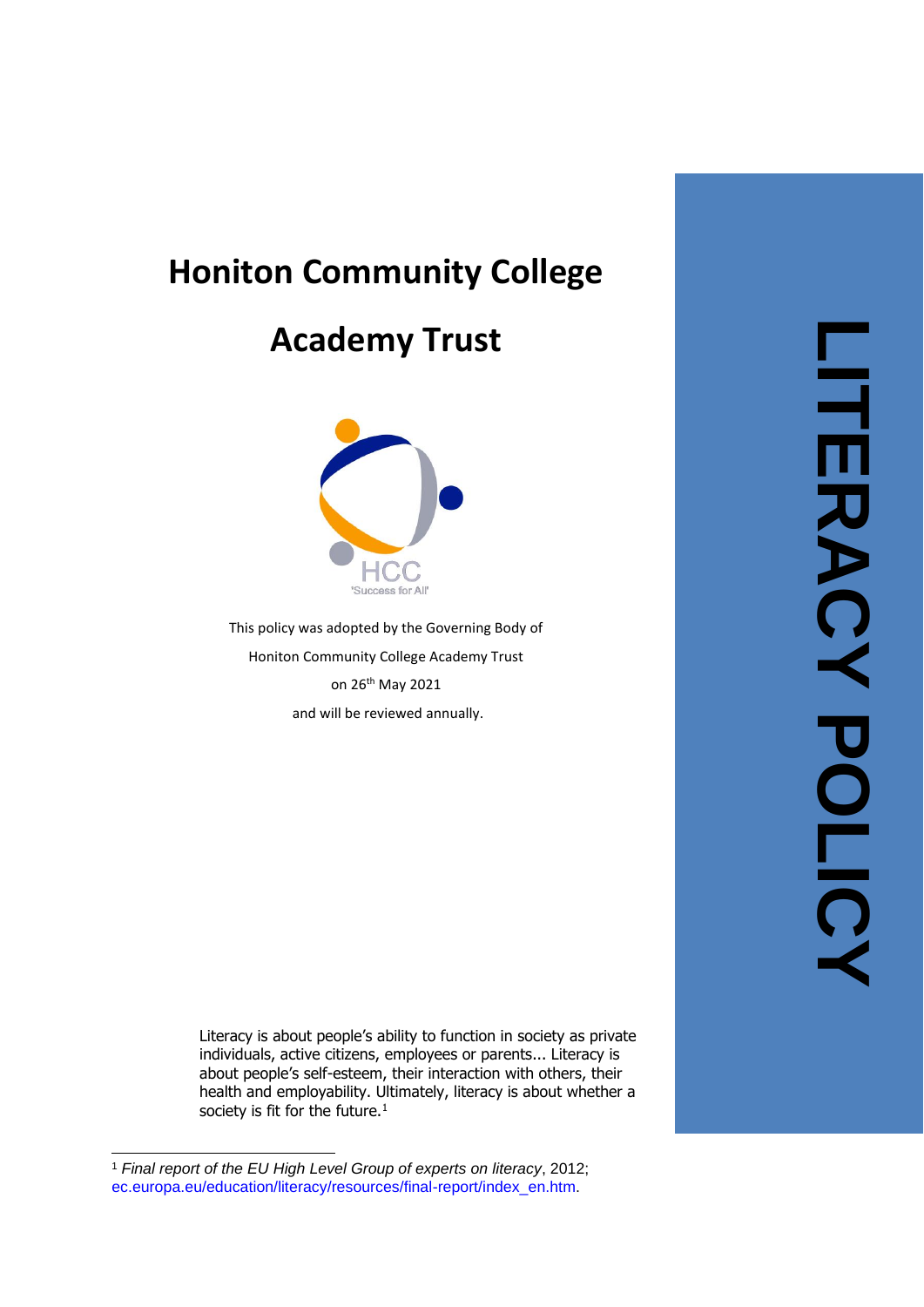## **LITERACY – 'the language of learning'<sup>2</sup>**

### **Purpose**

- to raise the achievement of students at HCC
- to ensure consistency of methods when teachers/students use literacy across the curriculum
- to enable students and staff to recognise the importance of literacy

## **Principles of Literacy across the Curriculum**

The principles behind this document follow from educational research and government recommendations. <sup>3</sup>

As teachers we all understand the important part we have to play, no matter what our subject area, and review our progress in this area under section 3 of the teaching standards ("demonstrate an understanding of and take responsibility for promoting high standards of literacy, articulacy and the correct use of standard English, whatever the teacher's specialist subject"<sup>4</sup>).

The Department for Education is clear and emphatic – the curriculum should offer opportunities for pupils to:

- $\blacksquare$  'engage in specific activities that develop speaking and listening skills as well as activities that integrate speaking and listening with reading and writing'
- $\blacksquare$  'develop speaking and listening skills through work that makes cross-curricular links with other subjects'
- $\blacksquare$  'develop reading skills through work that makes cross-curricular links with other subjects'
- 'develop writing skills through work that makes cross-curricular links with other subjects'
- 'work in sustained and practical ways, with writers where possible, to learn about the art, craft and discipline of writing'
- 'redraft their own work in the light of feedback. This could include self-evaluation using success criteria, recording and reviewing performances, target-setting and formal and informal use of peer assessment. Redrafting should be purposeful, moving beyond proofreading for errors to the reshaping of whole texts or parts of texts.'<sup>5</sup>

<sup>2</sup> *Improving literacy in secondary schools: a shared responsibility*, Ofsted, April 2013 [https://www.gov.uk/government/publications/improving-literacy-in-secondary-schools-a-shared](https://www.gov.uk/government/publications/improving-literacy-in-secondary-schools-a-shared-responsibility)[responsibility](https://www.gov.uk/government/publications/improving-literacy-in-secondary-schools-a-shared-responsibility)

<sup>3</sup> *Removing barriers to literacy,* Ofsted, 2011

<https://www.gov.uk/government/publications/removing-barriers-to-literacy> <sup>4</sup> Teaching Standards, DfE, 2012

[https://www.gov.uk/government/uploads/system/uploads/attachment\\_data/file/283566/Teachers\\_stan](https://www.gov.uk/government/uploads/system/uploads/attachment_data/file/283566/Teachers_standard_information.pdf) [dard\\_information.pdf](https://www.gov.uk/government/uploads/system/uploads/attachment_data/file/283566/Teachers_standard_information.pdf)

<sup>5</sup> 'English: curriculum opportunities', Secondary National Curriculum until 2014, Department for Education; updated 26 April 2012;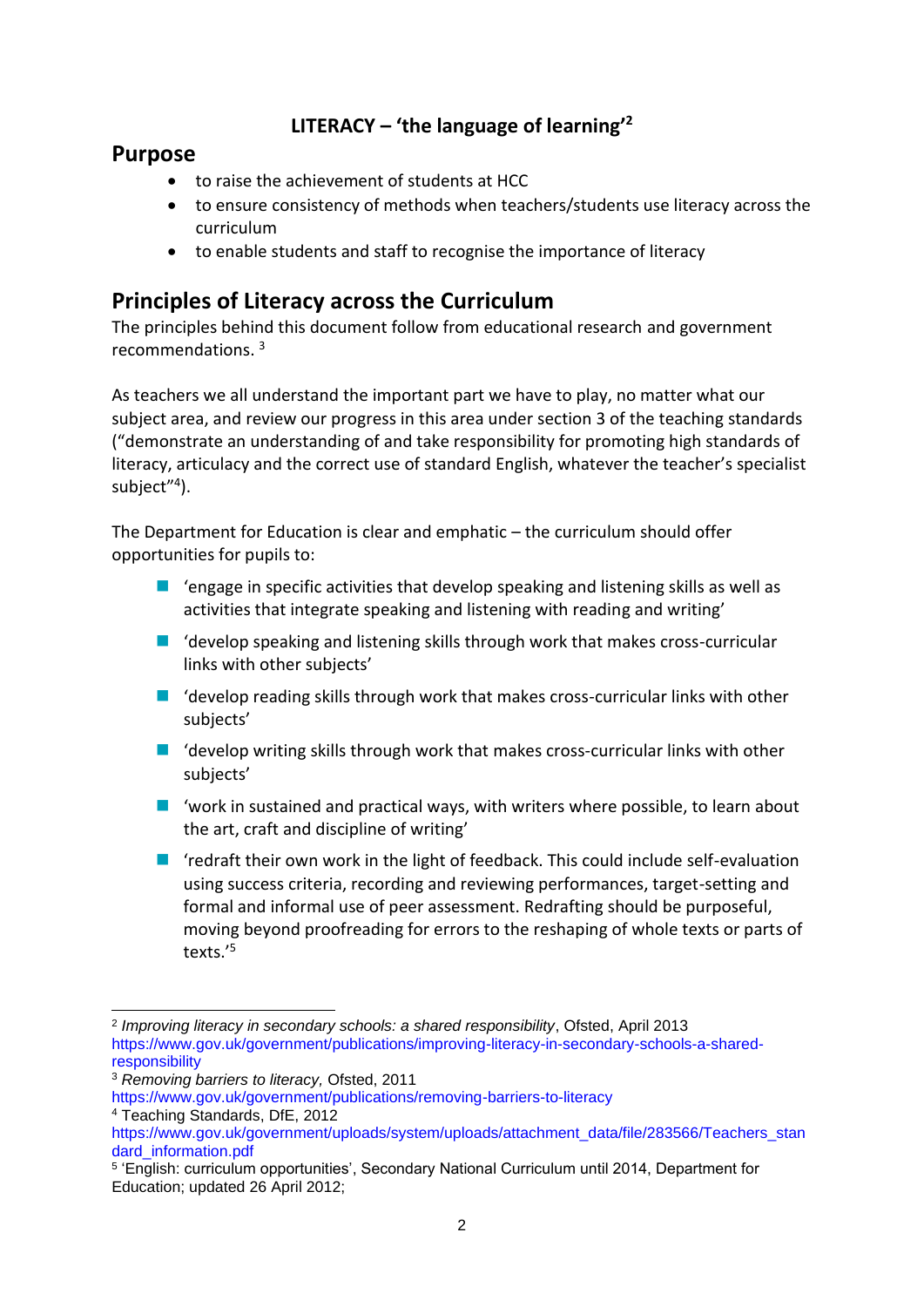#### **Our strategies to support Speaking and Listening**

We will teach pupils to use language precisely and coherently. We will develop strategies to teach pupils how to participate orally in groups and in the whole class, including:

- Using talk to develop and clarify ideas;
- Identifying the main points to arise from a discussion;
- Listening for a specific purpose;
- Making links;
- Discussion and evaluation.

#### **Our strategies to support Reading**

We will build on and share existing good practice. We will:

- Teach pupils strategies to help them to: read with greater understanding; locate and use information; follow a process or argument; summarise; synthesise and adapt what they learn from their reading;
- Foster and encourage the enjoyment of reading and its role in developing critical thinking and empathy;
- Continue Drop Everything and Read for years 7-9, including modelling reading for pleasure by staff;
- Make the terms and skills of skimming, scanning and reading for meaning the common terminology used by all teachers;
- Use Accelerated Reader programme.

#### **Our strategies to support Writing**

It is important that we provide for co-ordination across subjects to recognise and reinforce pupils' language skills, through:

- Making connections between pupils' reading and writing, so that pupils have clear models for their writing;
- Oracy/reading may be used to prepare for writing, as well as writing frames to scaffold appropriately;
- Using the modelling process to make explicit to pupils *how* to write;
- Being clear about audience and purpose (e.g. to explain, persuade, hypothesise, compare and develop answers);
- Providing opportunities for a range of writing including sustained writing;
- Will include planning, drafting and re-drafting as part of writing;
- Cross curricular approach to GRIT (Guided Reflection and Improvement Time);
- Teach pupils how to write in ways that are specific to that department's subject needs;
- Shares common resources, as appropriate, to reinforce a cross-curricular approach and a wide range of resources in our Literacy Boxes;
- Students are clear about assessment criteria for their writing;
- Their written work is marked regularly, with clear next-steps for improvement given, including punctuation, spelling and grammar.

[www.education.gov.uk/schools/teachingandlearning/curriculum/secondary/b00199101/english/ks4/pro](http://www.education.gov.uk/schools/teachingandlearning/curriculum/secondary/b00199101/english/ks4/programme/opportunities) [gramme/opportunities.](http://www.education.gov.uk/schools/teachingandlearning/curriculum/secondary/b00199101/english/ks4/programme/opportunities)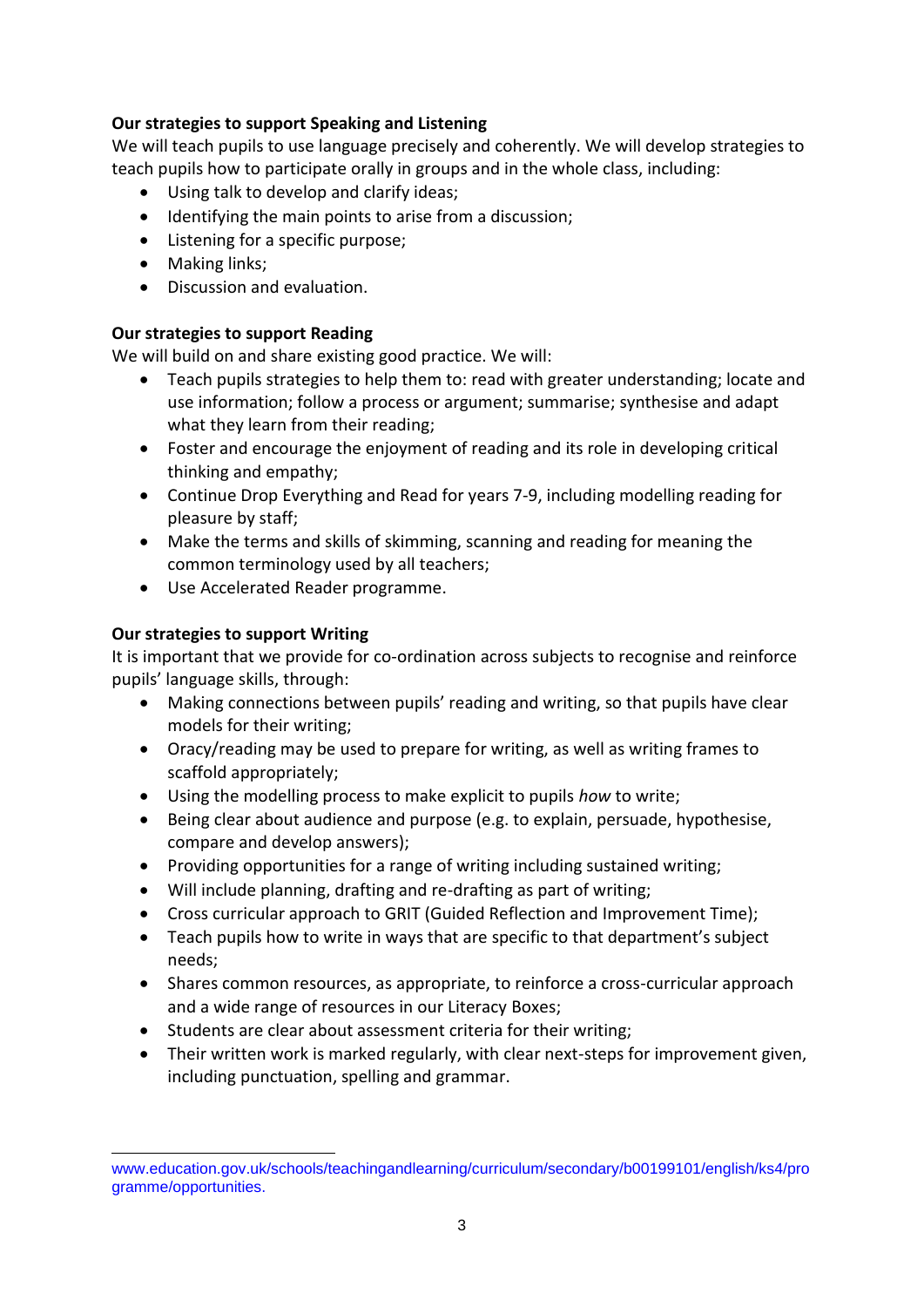**Literacy Key to support feedback on writing**

| $\Lambda$         | <b>Carat</b> – this indicates that you have left something out (omitted it). The symbol points to |
|-------------------|---------------------------------------------------------------------------------------------------|
|                   | the words that will be inserted by your teacher.                                                  |
| P                 | <b>Punctuation</b> – you have made a punctuation error; this will be corrected at the location    |
|                   | of the error but the symbol may appear in the margin.                                             |
| Sp                | Spelling – you have made a spelling error. These errors may be corrected and you should           |
|                   | do your best to write out your corrections as required by your teacher.                           |
| <b>NFS</b>        | Sentence - not a full sentence.                                                                   |
| $^{\prime\prime}$ | Paragraphs - your teacher will show you where you should have begun a new paragraph.              |
| П                 | <b>Capital needed</b>                                                                             |
|                   | <b>Tense</b> – incorrect use of past, present or future.                                          |
| Ww                | Wrong word                                                                                        |
| D                 | Date missing                                                                                      |
| Ti                | <b>Title missing</b>                                                                              |
| U                 | <b>Underlining needed</b>                                                                         |
| <b>DIP</b>        | Diagram in pencil                                                                                 |

However, we recognise that 'Literacy' is more than the mechanics of reading, writing, speaking and listening. Our Curriculum demands that connections be made between each strand and across subjects, which calls for thought and understanding, for recall, selection and analysis of ideas and information, and for coherent, considered and convincing communication in speech and in writing. Throughout all subjects we encourage pupils:

- 'make extended, independent contributions that develop ideas in depth'
- $\blacksquare$  'make purposeful presentations that allow them to speak with authority on significant subjects'
- 'engage with texts that challenge preconceptions and develop understanding beyond the personal and immediate'
- 'experiment with language and explore different ways of discovering and shaping their own meanings'
- 'use writing as a means of reflecting on and exploring a range of views and perspectives on the world.'<sup>6</sup>

#### **Interventions:**

Targeted intervention will be used to help pupils to catch up with their peers as quickly and effectively as possible in order to maximise access to the secondary curriculum. For example, where appropriate, additional year 7 and 8 literacy groups and paired reading during registration time.

Teachers across the curriculum will be kept informed about which pupils are participating in in targeted support.

<sup>6</sup> 'English: curriculum opportunities', Secondary National Curriculum until 2014, Department for Education, updated, 26 April 2012;

[www.education.gov.uk/schools/teachingandlearning/curriculum/secondary/b00199101/english/ks4/pro](http://www.education.gov.uk/schools/teachingandlearning/curriculum/secondary/b00199101/english/ks4/programme/opportunities) [gramme/opportunities.](http://www.education.gov.uk/schools/teachingandlearning/curriculum/secondary/b00199101/english/ks4/programme/opportunities)